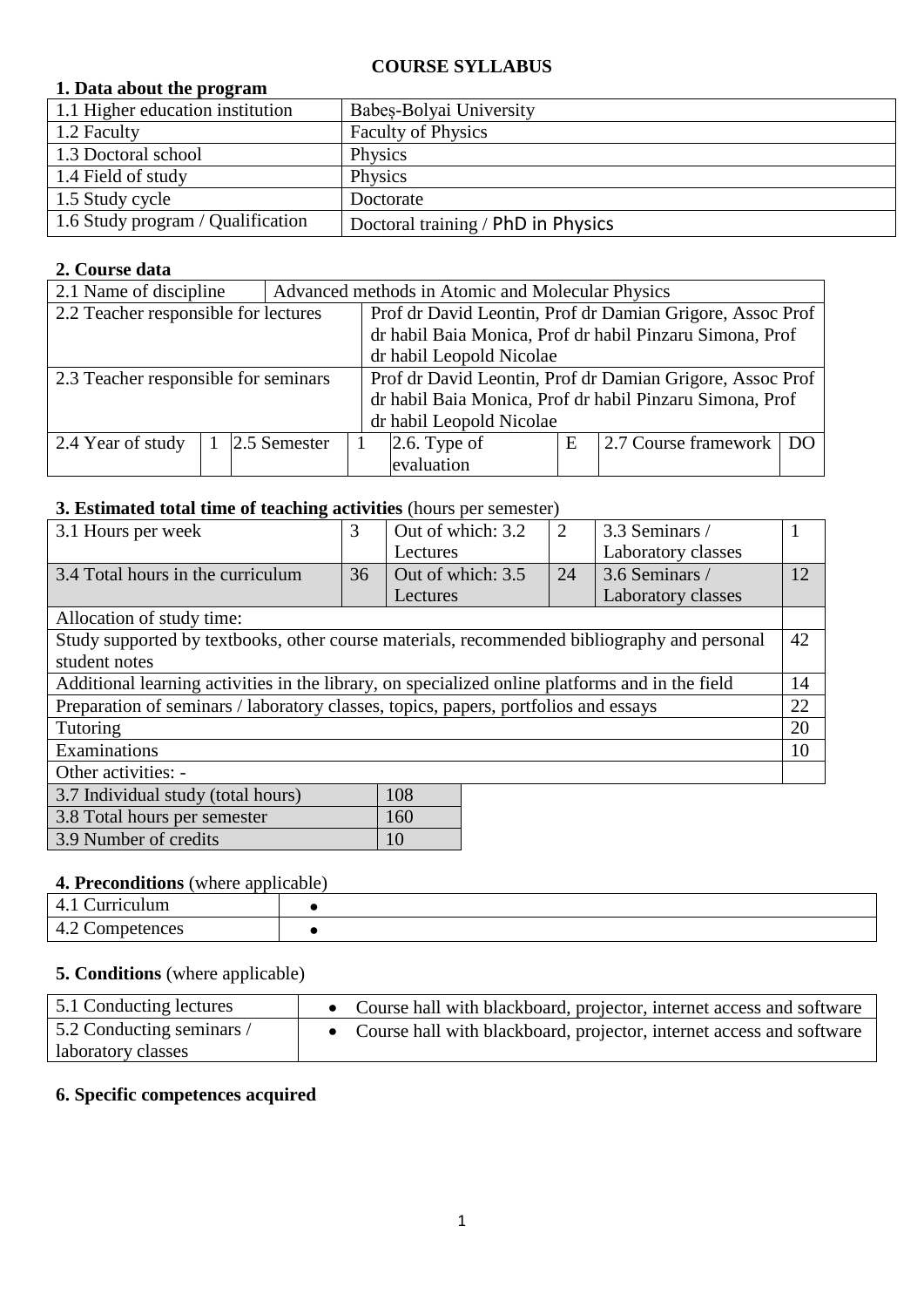| Professional competences | The ability to formulate hypothesis and evaluate experimental data specific to the advanced<br>methods applied in atomic and molecular physics<br>Practical skills to operate high performance equipments<br>The capacity to obtain and evaluate experimental data in correlation with the state-of-the -<br>art in the research field<br>The capacity to summarise the scientific results and to elaborate manuscripts based on the<br>obtained results.<br>Planning and organising skills. Interdisciplinary mindset. |
|--------------------------|-------------------------------------------------------------------------------------------------------------------------------------------------------------------------------------------------------------------------------------------------------------------------------------------------------------------------------------------------------------------------------------------------------------------------------------------------------------------------------------------------------------------------|
|                          |                                                                                                                                                                                                                                                                                                                                                                                                                                                                                                                         |
|                          | Fulfilling the professional tasks in an efficient and responsible way in accordance with the<br>law and specific professional ethics                                                                                                                                                                                                                                                                                                                                                                                    |
| competences              | Respecting, in accordance with the law, of intellectual property rights (including the<br>technological transfer), product certification methodology, principles, norms and values of<br>professional ethics in the framework of the own rigurous, efficient and responsible strategy<br>of work.                                                                                                                                                                                                                       |
| ransversal               | Effective work in multidisciplinary team on different hierarchical levels, fulfilling specific<br>roles within a team, showing initiative and entrepreneurial leadership based on dialogue,<br>cooperation positive attitudes, mutual respect, diversity and multiculturalism and<br>continuous improvement of the own activities.                                                                                                                                                                                      |
|                          | Effective use of information sources and communication resources and training assistance,<br>both in English and Romanian language.                                                                                                                                                                                                                                                                                                                                                                                     |

**7. Course objectives** (based on the acquired competencies grid)

| 7.1 The general objective of<br>the course | Acquiring advanced theoretical knowledge about advanced methods<br>applied in atomic and molecular physics<br>Acquiring advanced experimental and theoretical methodologies for<br>characterizing atomic and molecular systems                                                                                                                                                                                                                                                                                                                                                                                                                                                                                                                                                                                                                       |
|--------------------------------------------|------------------------------------------------------------------------------------------------------------------------------------------------------------------------------------------------------------------------------------------------------------------------------------------------------------------------------------------------------------------------------------------------------------------------------------------------------------------------------------------------------------------------------------------------------------------------------------------------------------------------------------------------------------------------------------------------------------------------------------------------------------------------------------------------------------------------------------------------------|
| 7.2 Specific objectives                    | Increasing the PhD student ability to identify new methods applied for<br>the atom and molecule study<br>Knowledge of the advanced research methods and techniques<br>available within the Doctoral School to better organise and develop the<br>research topic.<br>Knowledge of metal – molecule charge transfer processes and of the<br>electronic mechanism of surface-enhanced Raman scattering (SERS)<br>Knowledge of the modern magnetic resonance methods (ESR and<br>NMR) and the magneto-structural analysis of the coupled<br>paramagnetic systems.<br>Advanced concepts of the techniques and methods of electron<br>paramagnetic resonance (EPR)<br>Knowledge of the optical spectroscopy theory and practical use of<br>analytical tools for different interdisciplinary applications (physics-<br>chemistry-pharmacy-medicine-biology) |

# **8. Content**

| 8.1 Lectures                                          | Teaching methods   | Comments       |
|-------------------------------------------------------|--------------------|----------------|
| Molecular magnetism                                   | Presentation,      | 3 <sub>h</sub> |
| Magnetic resonance methods (ESR and NMR)              | discussion, case   | 2h             |
| The influence of the ionising radiation and oxidizing | studies, exercises | 3h             |
| agents effect on the biopharmaceutical and food       |                    |                |
| compounds                                             |                    |                |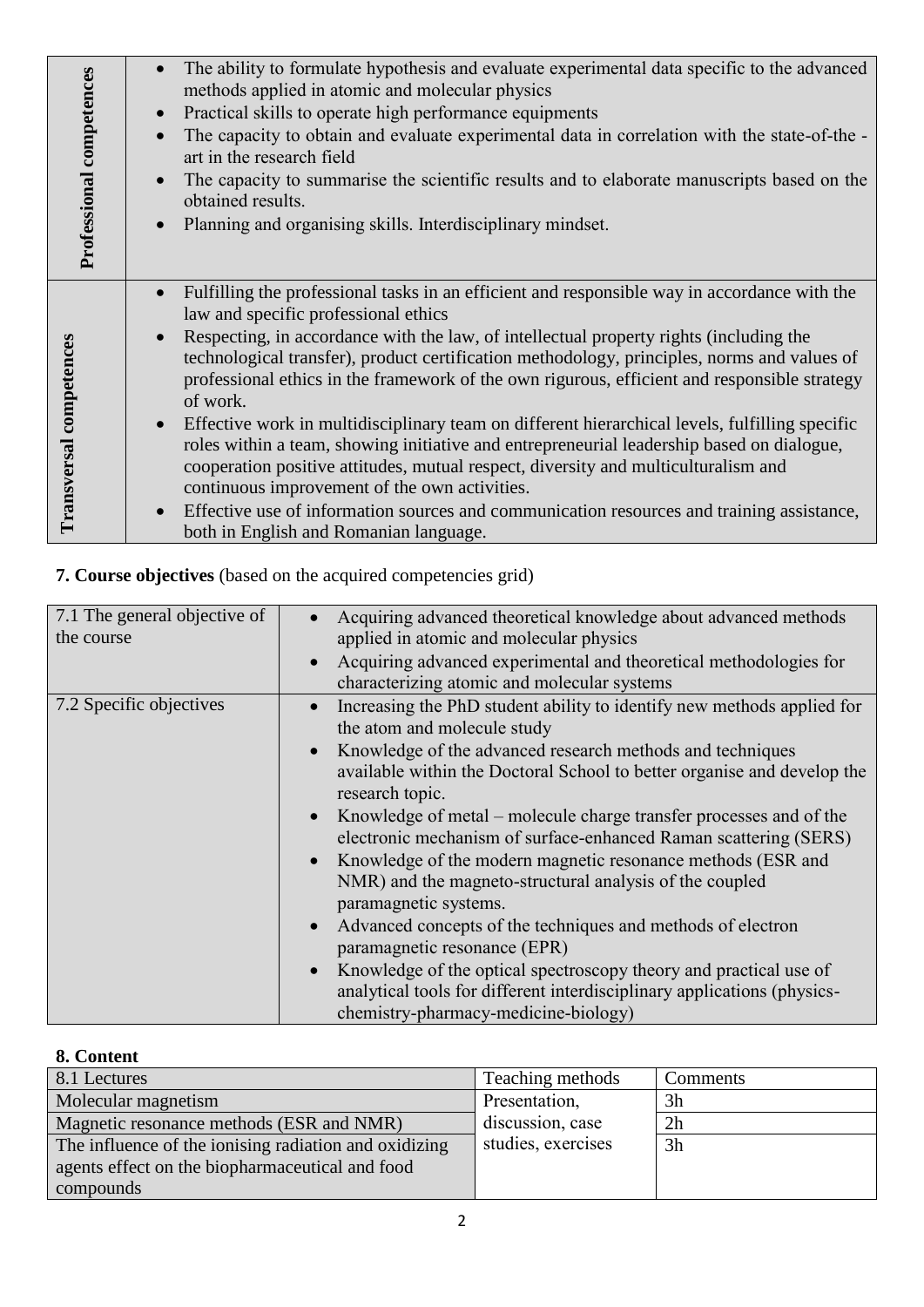| The use of spin traps and spin markers in the study of                                                    |                       | 2h               |
|-----------------------------------------------------------------------------------------------------------|-----------------------|------------------|
| biological systems and antioxidative processes.                                                           |                       |                  |
| Surface-enhanced Raman spectroscopy- a versatile                                                          |                       | 3h               |
| tool for various applications- theoretical                                                                |                       |                  |
| considerations                                                                                            |                       |                  |
| Applications of SERS in various fields:                                                                   |                       | 2h               |
| pharmaceutical, medical, environmental, etc.                                                              |                       |                  |
| Electron transfer at metal-molecule interfaces                                                            |                       | 3h               |
| Study of halide ion adsorption to metal nanoparticles                                                     |                       | 2h               |
| The study of the structure and vibrational properties of                                                  |                       | 3h               |
| some molecules of biologic, medical and                                                                   |                       |                  |
| environmental interest                                                                                    |                       |                  |
| Developing multidisciplinary applications of                                                              |                       | 2h               |
| detection, monitoring and/or biosensing based on                                                          |                       |                  |
| optical spectroscopy techniques (Raman, IR, UV-VIS,                                                       |                       |                  |
| SERS, resonant Raman, SERRS)                                                                              |                       |                  |
|                                                                                                           |                       |                  |
| 8.2 Seminars / laboratory classes                                                                         | Teaching methods      | Comments         |
| Magneto-structural investigation of some coupled                                                          | Presentation,         | 2.5h             |
| paramagnetic systems                                                                                      | discussion, exercises |                  |
| Identification of the physical-chemical characteristics                                                   |                       | 2.5 <sub>h</sub> |
| of nitrons and their use in the study of the structure                                                    |                       |                  |
| and dynamics of biomolecular systems by means of                                                          |                       |                  |
| ionising radiations                                                                                       |                       |                  |
| Vibrational analysis (Raman, IR, SERS) of some                                                            |                       | 2.5h             |
| pharmaceutical compounds                                                                                  |                       |                  |
| Specific adsorption to metal surface and SERS                                                             |                       | 2.5 <sub>h</sub> |
|                                                                                                           |                       |                  |
| detection of anionic and cationic molecules                                                               |                       |                  |
| SERS in biomedical and environmental research                                                             |                       | 2.5 <sub>h</sub> |
| Bibliography:                                                                                             |                       |                  |
| 1. E.C. Le Ru, P.G. Etchegoin, Principles of Surface-Enhanced Raman Spectroscopy and Related Plasmonic    |                       |                  |
| Effects, Elsevier, Amsterdam, Boston, 2009                                                                |                       |                  |
| 2. S.A. Maier, Plasmonics: Fundamentals And Applications, Springer, 2007                                  |                       |                  |
| 5. M. Baia, S. Astilean, T. Iliescu, Raman and SERS investigations of pharmaceuticals, Springer-Verlag    |                       |                  |
| GmbH, Berlin/Heidelberg, Germany, pp 214, 2008.                                                           |                       |                  |
| 6. Alula, M. T.; Mengesha, Z. T.; Mwenesongole, E., Advances in surface-enhanced Raman                    |                       |                  |
| spectroscopy for analysis of pharmaceuticals: A review. Vibrational Spectroscopy 2018, 98, 50-63.         |                       |                  |
| 7. Traian Iliescu, Simona Pinzaru, Spectroscopia Raman si SERS cu aplicatii in biologie si medicina, Ed.  |                       |                  |
| Casa Cartii de Stiinta, Cluj-Napoca, 2011;                                                                |                       |                  |
| 8. SC Pînzaru, A Fălămaș, CA Dehelean, Raman Spectroscopy: A Key Analytical Tool for New Drugs            |                       |                  |
| Research and Development- Studies in Natural Products Chemistry, 2018;                                    |                       |                  |
| 9. Toporski, Jan, Dieing, Thomas, Hollricher, Olaf, Confocal Raman Microscopy, Springer Series in         |                       |                  |
| Surface Sciences, 2018                                                                                    |                       |                  |
| 10. Rita Kakkar, Atomic and Molecular Spectroscopy; Basic Concepts and Applications, Cambridge            |                       |                  |
| University Press, 2015.                                                                                   |                       |                  |
| 11. G.Damian, V.Miclaus, Radicali Nitroxidici, Ed. EFES, Cluj-Napoca 2001                                 |                       |                  |
| 12. Spin Labeling. Theory and Applications, Academic Press, 1976, ed. L.J.Berliner                        |                       |                  |
| 13. D.J. Schreirer, J.H.Freed, Spin Labelling theory and Applications, în Biological Magnetic Resonance,  |                       |                  |
| vol.8, L.J.Berliner, J.Ruben, eds. Plenum press, New York, 1989                                           |                       |                  |
| 14. Garry R. Buettner, Ronald P. Mason, Spin-Trapping Methods for Detecting Superoxide and Hydroxyl       |                       |                  |
| Free Radicals In Vitro and In Vivo, in Critical Reviews of Oxidative Stress and Aging: Advances in Basic  |                       |                  |
| Science, Diagnostics and Intervention. (2003) Ed Richard G. Cutler and Henry Rodriguez. World Scientific, |                       |                  |
| Volume I. Chapter 2                                                                                       |                       |                  |